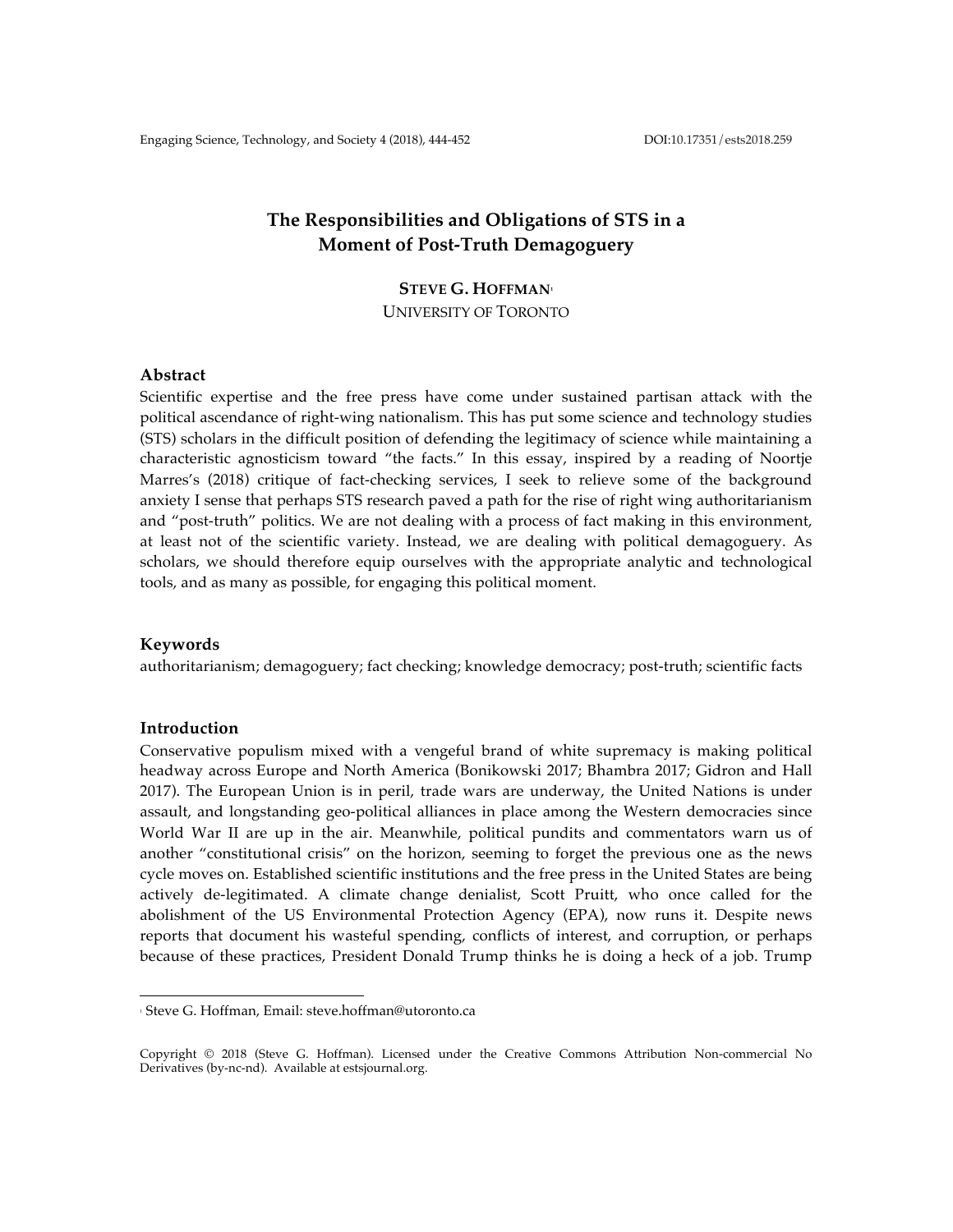even declared war on the free press with a tweet, soon after taking office, stating "the FAKE NEWS media…is the enemy of the American People." Yet the very same outlets that Trump declared to be the enemies of the republic have boosted their sales by repeating his lies, boasts, and misdirection (Lakoff and Duran 2018). This has had the effect of further amplifying his dog whistles to white supremacists, overt discrimination against members of LGBTQ and Muslim communities, distain for the United Nations and accords aimed at reducing greenhouse gas emissions, cover ups and obstructions of lawful investigations, insults of global allies, wistful praise for authoritarian leaders, regressive economic policies, admitted sexual predation, and haphazardly rolled out and inhumane crackdowns on immigrants and their children.

What is this topsy-turvy we have entered? How can we be at a place in our politics where it is protest to claim that  $2 + 2 = 4$ ?



"March for Science," Toronto, Ontario, April 22, 2017. Photo taken by author.

Who can be faulted for hoping that a few facts might pull us out of this upside down world? Maybe, hope against hope, a few clear lines of demarcation can get us back to some semblance of reality.

In this essay, inspired by a reading of Noortje Marres's (2018) critique of fact-checking services, I seek to relieve some of the background anxiety I sense that perhaps STS research paved a path for the rise of right wing authoritarianism. I argue that we are not dealing with a process of fact making in this environment, at least not of the scientific variety. Instead, we are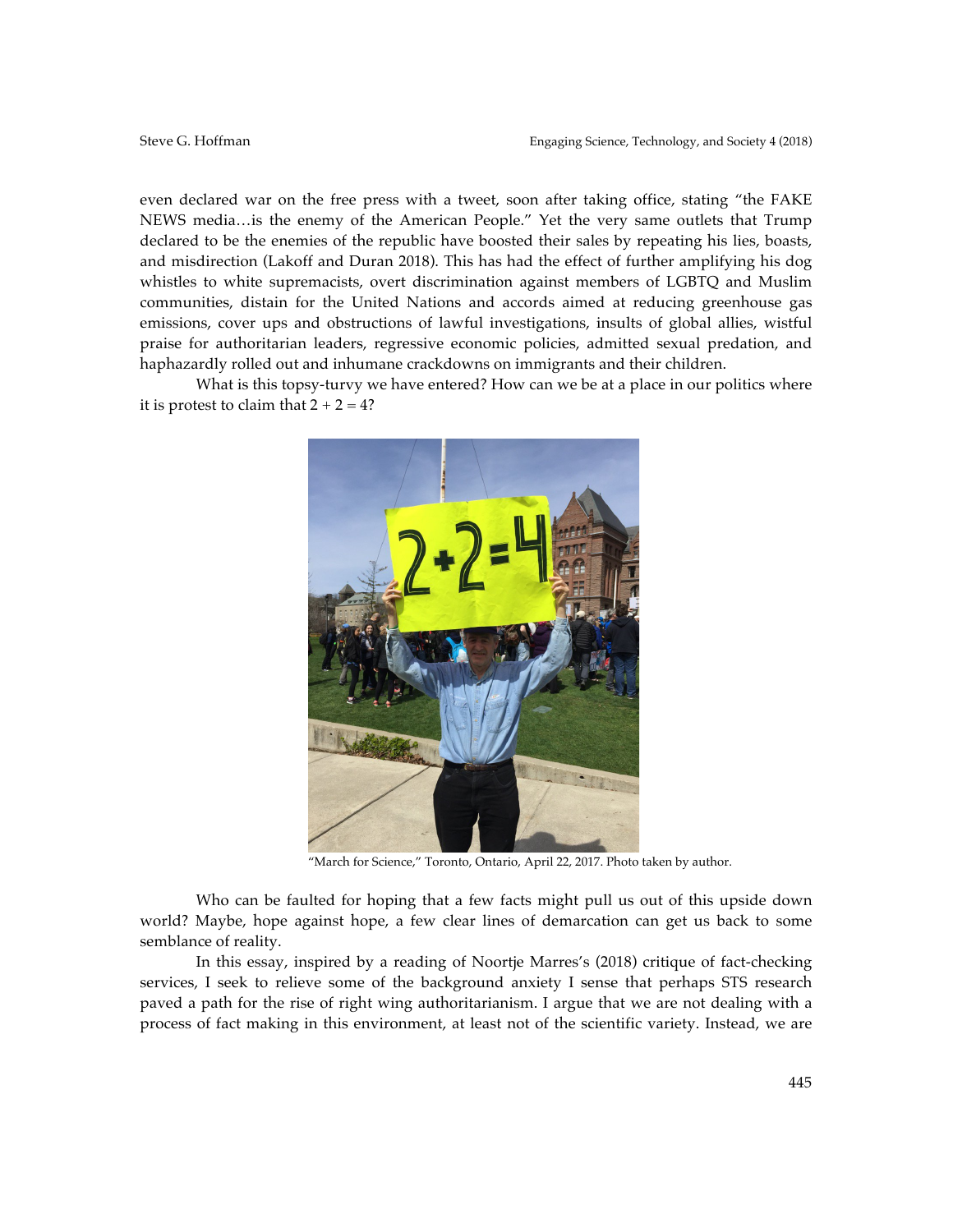dealing with political demagoguery. As scholars, we should therefore equip ourselves with the appropriate analytic and technological tools, and as many as possible, for engaging this political moment.

## **STS, Facts, and Fact Checking**

The problem for STS scholars is that a cornerstone of our shared field is a certain kind of skepticism toward scientific authority and expertise. We have seen too much, been too close, and delved too deep to blindly embrace "facts" as a solution to disorder. Where most see facts, we see settled claims and black boxes. We remain unconvinced by an updated correspondence theory of truth––the notion that the strength of facts is measured by the degree of overlap with a reality that exists before, after, outside, or otherwise beyond the processes and infrastructures that produce knowledge claims. It is not merely the institutional authority of scientific institutions and expertise that matters (although, clearly, they can and do), but also the conditions under which knowledge gets produced, disseminated, and put to use. STS is rooted, then, in its own form of populism. We are the champions of "knowledge democracy" and "citizen scientists."

Can STS maintain a constructivist orientation toward "facts" and expertise while also defending scientific institutions and evidence-based reasoning from the attacks of reactionary plutocrats and authoritarians? Or, has our poking and prodding at the authority of science paved a path for right-wing authoritarianism?

These are the background concerns animating Noortje Marres's (2018) thoughtful article on why we can't have our facts back in a moment of post-truth politics (see also Jasanoff and Simmet 2017; Lynch 2017; Sismondo 2017). Marres argues that the prolific array of tools and services for correcting "fake news," internet rumors, and politician's misleading statements represent a nostalgia for a never-existed time of science before politicization, an idealist fantasy where scientific facts determined the bandwidth of acceptable political discourse. Fact-checking efforts, she suggests, yield an overreliance on technical expertise that distracts our attention from the more thoroughgoing "crisis of public evidence in today's computationally-intensive societies" (423). These technologies displace attention from the "technologies of source selection that regulate content circulation online" (431), reinforce problematic and all-too-easy normative boundaries between true and false, trustworthy and untrustworthy, knowing and unknowing, worthy and unworthy, etc., and do little to remedy the problem that we tend to live in ideologically homogenous social media enclaves.

Marres's essay is most vital when it documents the limits of algorithmic selection processes built into fact-checking technologies like Factmata and Facebook's Disputed Source. Similarly, her discussion of the behaviorist assumptions underpinning the design of social media architectures is an important reminder that right-wing populists did not invent opinion manipulation nor its current technological modalities. These are excellent examples of using the conceptual vocabulary of STS to reveal how various technologies of information, knowledge, and truth are deeply implicated in current geo-political crises. Where the critical intervention is less clear, however, is around whether or not these technologies yield a zero-sum game that short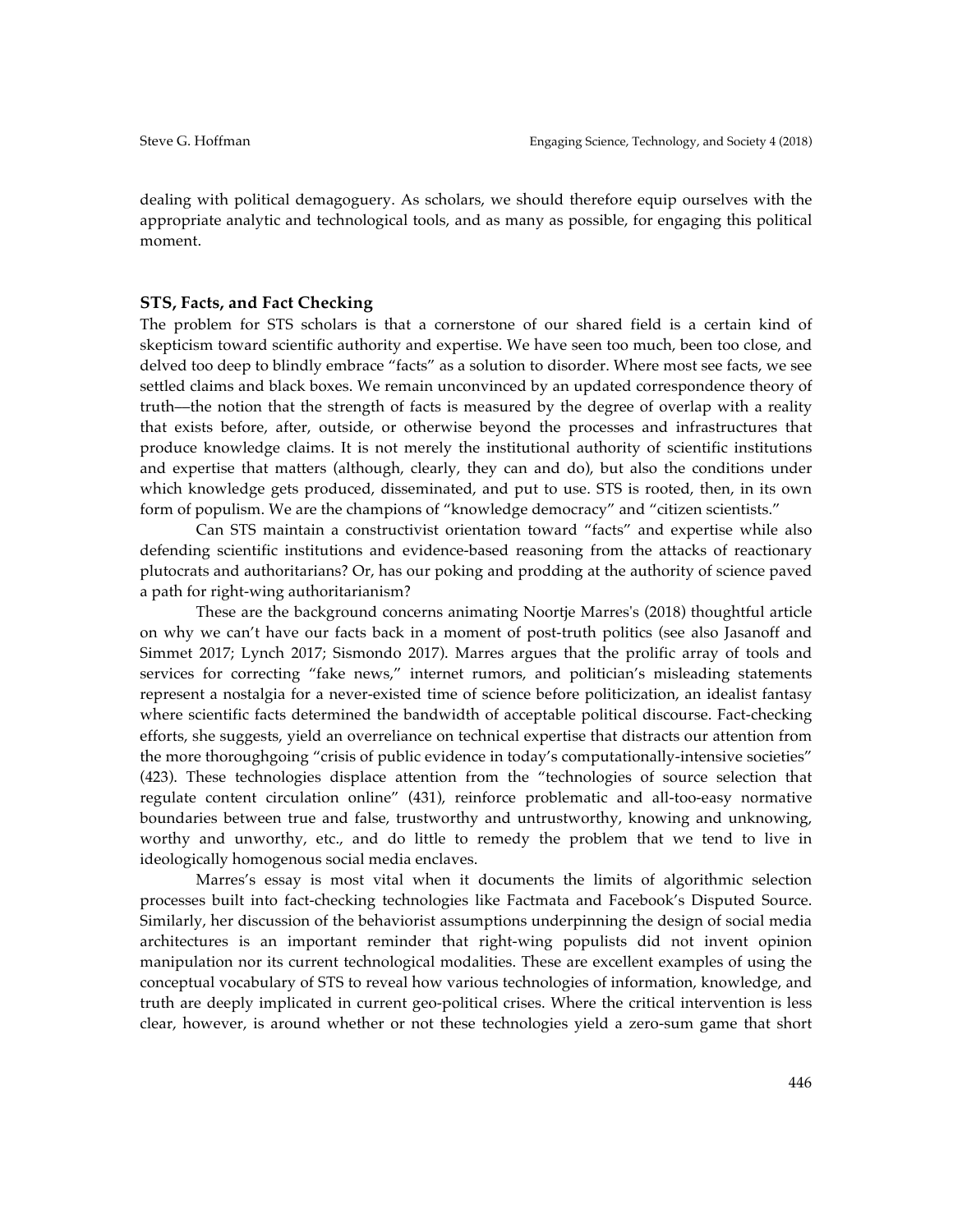circuits democratic engagement. I, for one, see fact checkers as an inevitably partial but still useful tool for resisting authoritarianism. They are clearly having a moment that STS scholars ought to document. Regardless, my main point is that as we debate abstractions like the politics of demarcation, epistemic democratization, and the normative boundaries of knowledge claims, Trump and his acolytes are burning down the house.

Marres's concerns about a "return" to a politics of demarcation comes across a bit detached from the immediacy of the moment. The critique of fact-checking services, for example, inches toward practical implications but, on the whole, does not arrive at a concrete enough place to provide guidance for dealing with the increasingly frequent moments that demand an immediate response. I am just not sure what it means, practically speaking, to "replace a retrospective with a dynamic conception of the role of empirical truth in public debate" (434). Sounds good, but if a "dynamic conception…of empirical truth" includes a place for the sorts of "alternative facts" that the Counselor to President Trump, Kellyanne Conway, propagandizes, or other conspiracy theories that embolden white supremacists and gun-toting vigilantes, or a border policy that systematically separates babies and young children from their parents, then I must pass. I have come to appreciate the efforts of *The New York Times*, *Washington Post*, and other fact-checking journalism efforts when they provide some accuracy amid the flurry of lies, deceptions, and misdirects spread on social networks, right-wing media, and by the current occupant of the White House. Marres is correct to point out that fact-checking services are but an ointment atop a much worse infection. Yes, reliance on fact checking can, over the long haul, distract our attention from the dilemmas rooted in the way that information is structured and disseminated on the Internet. In the meantime, however, fact checking efforts are a much used and largely useful modality for cutting through the purposive confusion sown by Trump's "gaslighting" governance strategy (see Keane 2018 for a helpful explication of this term). It is, indeed, a problem that fact-checking services are rarely read by the people who believe the lies. But, if fixing all the problems with the Internet and social media infrastructures, and all at once, is the only way forward, we will be standing still while the house burns.

### **Why STS is Not Responsible for this Mess**

I sensed a subtle misapprehension running through Marres's analysis as it relates to the responsibilities and obligations of STS in this political moment. STS scholars are neither responsible for, nor increasingly inclined to adjudicate, scientific facts. In fact, STS scholarship has never had much to say about the truth status of facts at all. The vast majority of STS research is "ontographic" (Lynch 2013), not ontological. The best empirical research in STS evinces a deep agnosticism toward "the truth." We are quite good at watching how truth gets produced precisely because we leave aside what it is. We document how boundaries of truth are produced, and we do so partly by limiting the imposition of our own. STS has effectively demonstrated that facts are not inherently impactful. I may resolve the empirical uncertainties of string theory in my basement, but unless I can figure out how to disseminate my findings and convince others of their veracity and importance, my results are neither knowledge nor fact. From that standpoint, I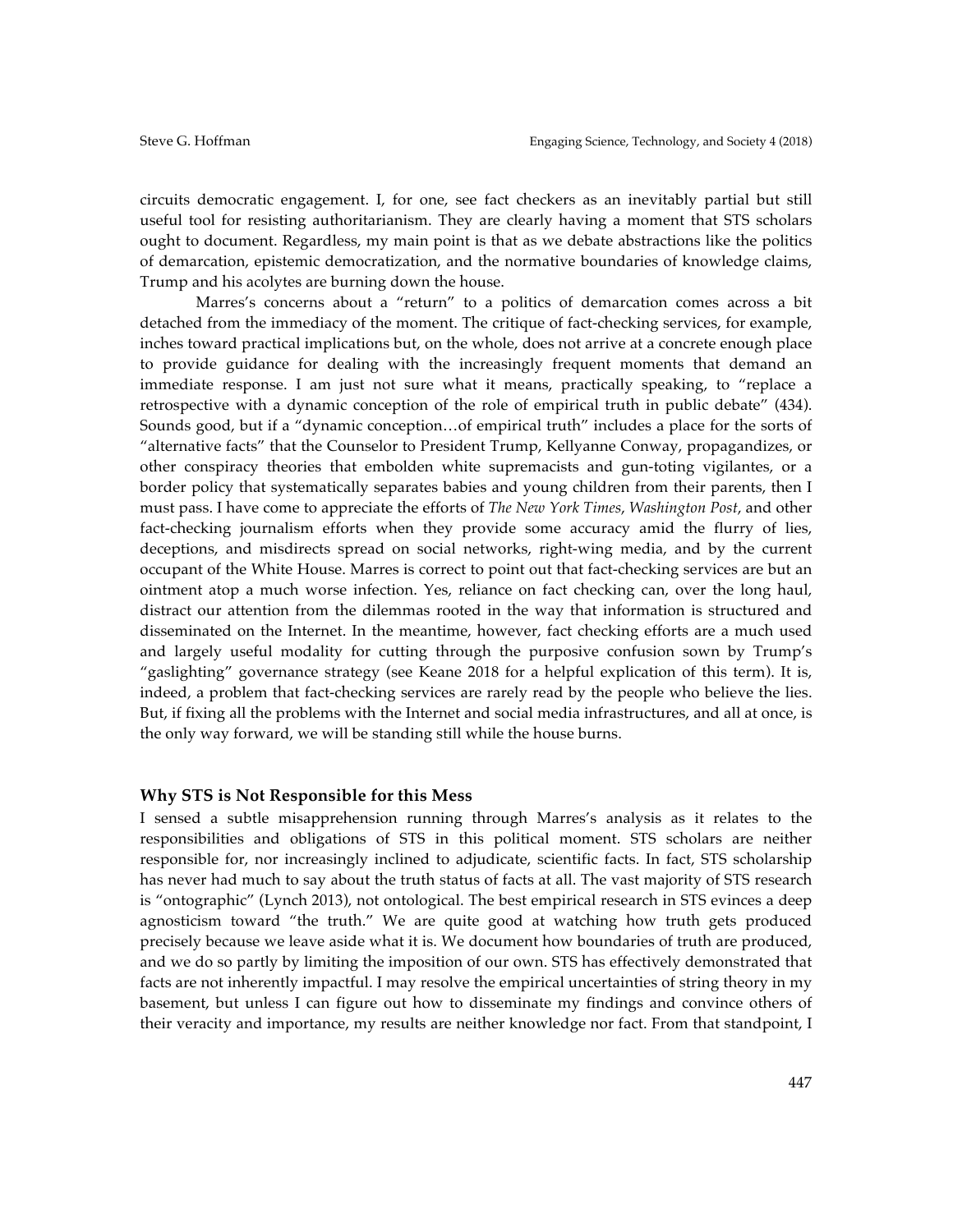do not think there is much to the concern that a "politics of demarcation" is on the rise within STS circles or scholarship. Furthermore, demarcation never really went anywhere outside of constructivist intellectual circles, anyway.

It is from this position that I think we can safely relieve ourselves of a lingering sense of guilt that perhaps our questioning of scientific authority paved the way for the rise of right-wing authoritarianism. We did not create this mess, for much the same reason that postmodern theory is the wrong whipping post (Perrin 2017; Der Derian 2017). The technological infrastructures so nicely documented in Marres's work are part of, but do not exhaust, the story. This mess, especially in the US, but with serious global implications, is the culmination of an over threedecades long, very well-funded, and highly organized conservative campaign to foster an alternative fact-making universe constructed by conservative think tanks, lobbyists, media outlets, and professional science deniers whose goal has long been to create generalized distrust in mainstream institutions, free press journalism, professional scientists, and higher education (Jacques et al. 2008; McCright and Dunlap 2011; Oreskes and Conway 2011). Although public trust in science has not declined in the aggregate, the alternative universe campaign has been a rousing success among self-reported conservatives and regular church attendees in the US (Gauchat 2012; Gauchat 2011).

This is the alternative fact-making ecosystem that provided the flora and fauna for Trump's brand of politics and from which his supporters continue to ground their truth claims. Russian troll farms that exploited a media ecosystem characterized by partisan enclaves factored in as well, but the cultivation of an audience highly receptive to their hoaxes and misdirection was part of a longer, larger, deeper, and largely domestic campaign of mystification and propaganda. To be clear, this has almost no resemblance to the scientific fact making practices that STS scholars have so painstakingly opened up. Sergio Sismondo (2017: 3) addressed this point in his *Social Studies of Science* editorial on post-truth politics:

Embracing epistemic democratization does not mean a wholesale cheapening of technoscientific knowledge in the process. STS's detailed accounts of the construction of knowledge show that it requires infrastructure, effort, ingenuity and validation structures. Our arguments that 'it could be otherwise' (e.g. Woolgar and Lezaun 2013) are very rarely that 'it could easily be otherwise'; instead, they point to other possible infrastructures, efforts, ingenuity and validation structures. That doesn't look at all like post-truth. A Twitter account alone does not make what we have been calling knowledge…If the posttruth era starts by blowing up current knowledge structures, then it isn't very likely to be democratization, and in fact most likely leads to authoritarianism.

In the efforts of STS scholars to prove their mutual imbrication, it has become easy to neglect the ways that science and politics appeal to quite different repertoires of justification. Politics, like infectious disease, runs hot. An effective politician mobilizes the persuasive power of emotion and charisma by pitting one class faction against another. While re-reading Karl Marx's "The 18<sup>\*</sup> Brumaire of Louis Bonaparte" for my graduate theory seminar, for example, it struck me just how many of the strategic moves made by Bonaparte to gain a majority of the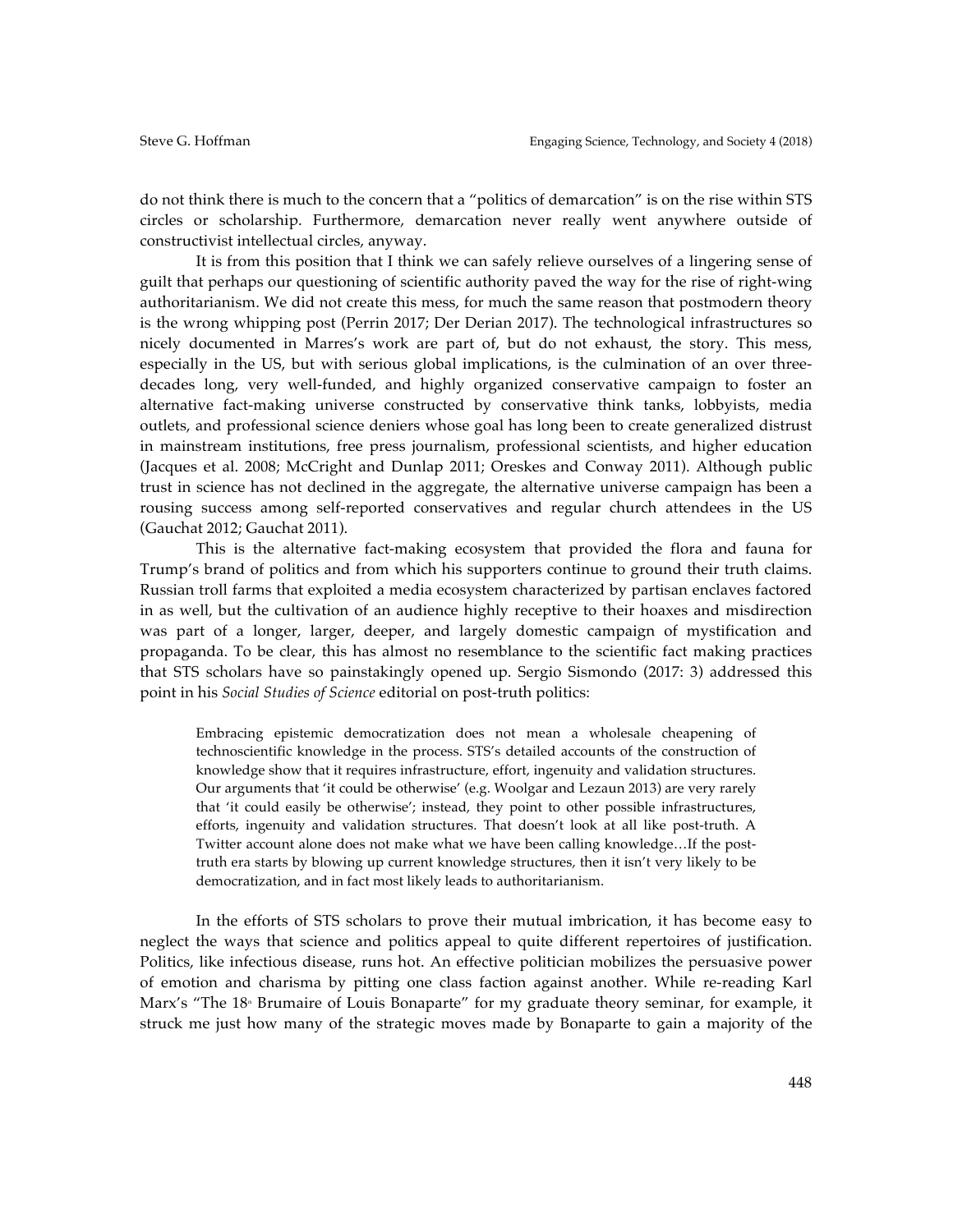popular vote in the lead up to the French coup d'état of 1851 echoes Trump's recent rise to power. Alluding to a problem with the politics of demarcation that Marres worries about in our current era, Marx wrote at the time, "The bourgeoisie, to be sure, is bound to fear the stupidity of the masses, as long as they remain conservative, and the insight of the masses, as soon as they become revolutionary" (Marx 1978 [1852]: 517). It remains to be seen if Trump declares himself "Prince-President" like Bonaparte did (we should not put it past him), but Marx's history of the episode provides a reminder that politics as such is not a domain that adheres much to "truthiness." Science, by contrast, tends to run in a cooler and more calculated fashion. Effective scientists mobilize the persuasive power of methodological rigor and the armaments of past research (Latour 1987). This is one reason why the vast majority of politicians come from business and the legal profession, not science.

## **The Rise of Post-Truth Demagoguery**

Figures like Trump maintain a key advantage over much of their opposition. They are not playing a game of fact making. They have no qualm with making stuff up and then bending the world into the image of the lie. Consider the right-wing cooptation of the term "fake news." In the initial 2016 election conception, "fake news" was a term used to describe fabricated news stories deliberately intended to deceive readers. Examples included the so-called "Pizzagate" pseudo-scandal and the Seth Rich Democratic National Committee conspiracy theory (which both had real-world horrors in their consequences). Shortly after the 2016 Presidential Election, Breitbart News was the first to coopt the term by labeling reports of Russian attempts to influence the US election as "left-wing fake news." Rush Limbaugh then picked up the theme by claiming, "fake news is the everyday news." Soon after, President Trump refused a question from CNN reporter Jim Acosta at his first official press conference by scolding, "Not you. You are fake news." Over the last year, the term has become common parlance among dictators and authoritarians around the globe, with documented cases of leaders in Syria, China, the Philippines, Venezuela, Myanmar, Russia, Uganda, Somaliland, Turkey, Singapore, and elsewhere all finding in the term a convenient way to dismiss and discredit critical reporting on their atrocities and human rights violations (Schwartz 2017).

What we have been describing with the euphemism of "post-truth politics," then, is very far from what STS scholars describe as fact making. Instead, it is demagoguery. Consider the main characteristics of demagogues proposed by James Fenimore Cooper back in 1838. First, the demagogue identifies with the "common people" by mobilizing outrage against an elite in society that is taking advantage of them. Second, the demagogue generates a visceral connection with his or her followers by inflaming anger and resentment, typically against marginalized and/or minority communities. They direct this anger and resentment, however, toward personal ambitions (e.g. "I alone can fix it"). Finally, the demagogue engages in a concerted effort to create confusion in order to break down established norms of conduct, institutions, and the law. Sounds a lot America's 45<sup>th</sup> President to me.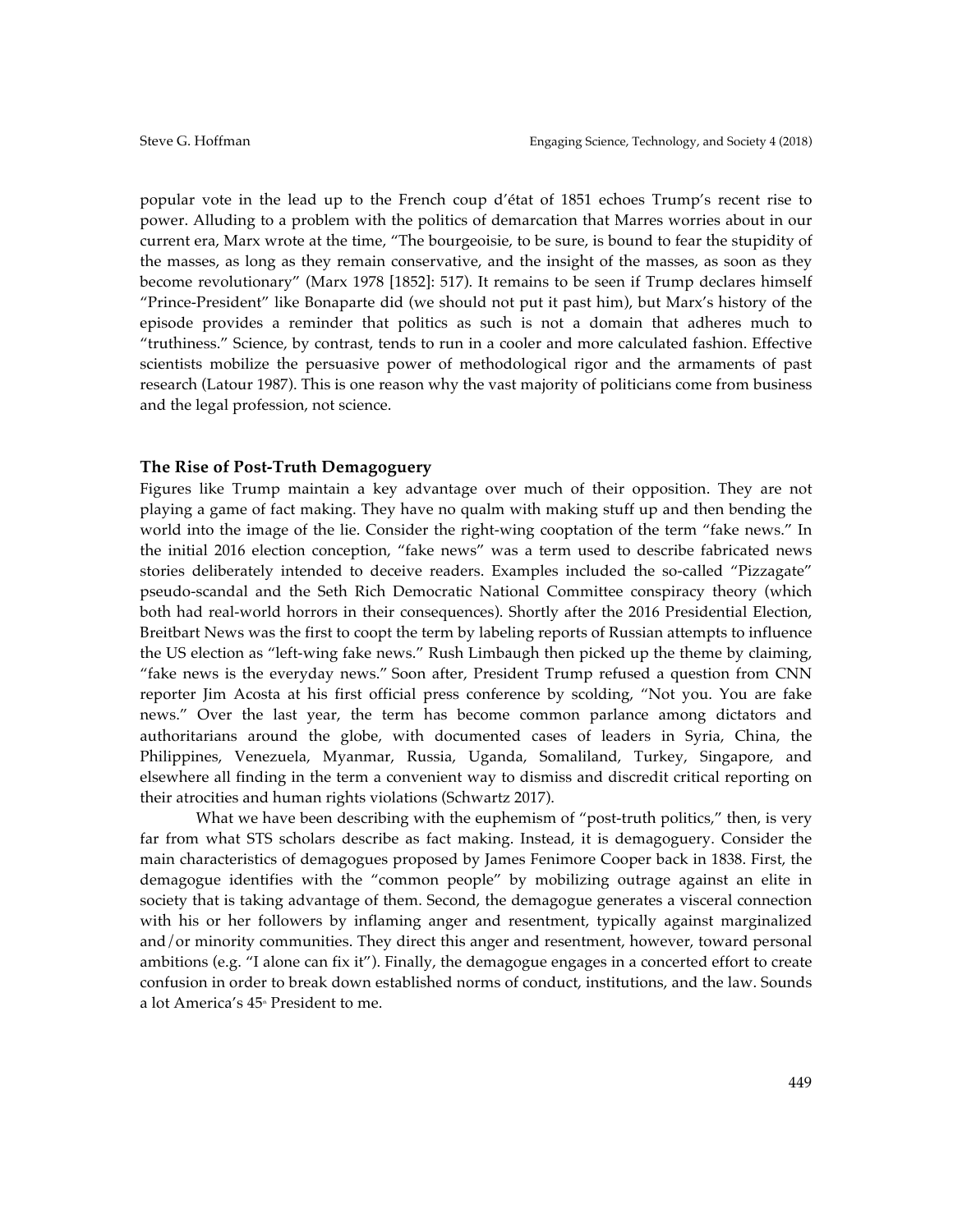Conceiving this as a moment of demagoguery rather than fact making should help cut through some clutter. At the very least, it enables a clearer reckoning with the phenomenon we are facing. STS has had a lot to say about scientific controversies, techniques of replication, consensus building, the ways that scientific institutions maintain credibility or lose it, issues related to the production of legitimacy and authority, and, more generally, the way that politics and power are deeply interwoven into the production and dissemination of scientific facts and technological developments. The process we are used to looking at for producing scientific facts, however, does not look all that similar to what Trump, the National Front in France, the Party for Freedom in the Netherlands, the UK Independence Party, or Alternative for Germany have been up to. Unfortunately, STS scholars have little practiced expertise in studying the work of demagogues. This is, however, the phenomenon that is getting tagged when people say we want our facts back. We better figure out how to study it.

No, we can't have the facts back because we never had them in the first place. But we don't need them. What we need, and what we already have, are sharp analytic and practical tools for documenting the ways that particular technologies of truth are mobilized to produce one sort of world and not others. Sometimes this is done through methodological rigor, consensus building, and by playing with "experimental facts" (Latour 1999). Other times it is done through deception, sowing confusion, the repetition of lies, fear mongering, communicative oversaturation, gaslighting, and coercion. Scientists typically practice the former set of tactics. Demagogues are really good at the latter. What is at stake in our current moment is not so much scientific expertise, per se, but how these tactics of persuasion are being mobilized to grab power. Our responsibilities to the facts in a moment of post-truth demagoguery is to delineate what kinds of knowledge claims get enrolled in the process and which are castigated, dismissed, and silenced. More importantly, we can show how the "facts" of the case, alternative or otherwise, get built, disseminated, and used. Our obligations to the facts are to document their effects on the world building process.

### **Conclusion**

We get no distant perch from which to observe. What is an appropriate response cannot be decided beyond, before, or outside a political situation. Sometimes it will be appropriate to be highly critical of the ways that "evidence-based policymaking" silences a local citizenry. In those cases, we might champion the citizen scientists, be they mothers protecting their children from industry pollutants (Brown 1992) or commercial beekeepers trying to provide a more grounded picture of a disorder than that provided by academic toxicologists (Kleinman and Suryanarayanan 2013). In other cases, however, it may be appropriate to critically analyze the utter lack of evidence-based policymaking, such as that informing the current regulatory rollbacks at the EPA. I greatly appreciate Marres's suggestion for developing "less judgmental ways of carving up public issue spaces"(438) such as tools that can show how the circulation of hoaxes and misleading stories cluster around serious problems like standards of living and public services. Simply telling people they are wrong to believe in a hoax does nothing to grapple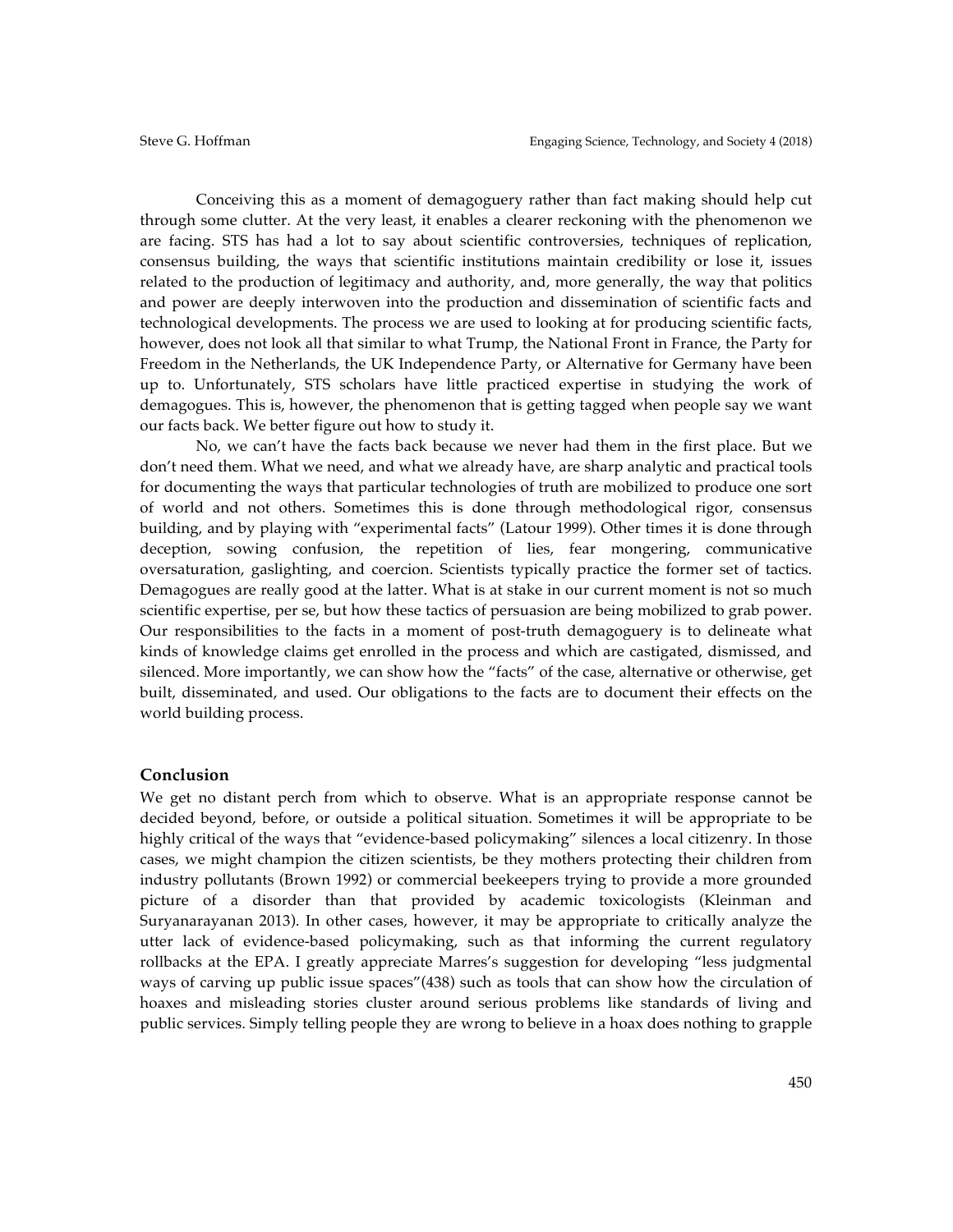with their lived struggles. The common theme across these engagements is not an analytically consistent position vis-a-vis evidence-based policymaking, or an unwavering commitment to epistemic democratization. The common theme is careful empirical attention both to the ways in which knowledge claims are mobilized by politicians, policymakers, and laypersons, and to the effects that those mobilizations have on lived experience. In short, our analytic focus is well tuned when it documents how knowledge, scientific or otherwise, gets used to serve particular institutional interests, agendas, and actors.

STS scholarship has yielded a thick understanding of the processes through which facts get produced and disseminated. At a time when plutocrats are seeking to bend facts to benefit their particular interests, an STS approach to fact-making is a strength, not a liability. Facts take a tremendous amount of work to produce. They do not conform easily to the whims of demagogues and liars. Remaining consistent in our scholarly orientation to vague abstractions like "generalized symmetry," "knowledge democracy," or "demarcationism" has its place, but this strikes me as decidedly secondary to the more pressing work of engaging the current political moment. STS is well-equipped to document the efforts of the demagogues trying to recreate the world in their gaudy image. In the face of these efforts, I do not think we should retreat to a nostalgia for a mystical place where the facts spoke for themselves. Yet let's also not get too bogged down criticizing fact-checking and related practices that are aimed at holding those in power accountable for their words and deeds. Instead, let's use our hard-earned tools, and as many as possible, to expose the poverty of their efforts.

#### **Author Biography**

Steve G. Hoffman (PhD Northwestern) is Assistant Professor of Sociology at the University of Toronto. His research focuses on the cultural politics of knowledge production, with recent articles appearing in *Sociological Forum*, *Science, Technology, & Human Values*, *Politics & Society*, and *Social Studies of Science*. He is currently developing a project about how disaster and emergency managers use simulation to craft knowledge about past and future catastrophe. He teaches courses on social and sociological theory, science and technology, the sociology of disaster, and cultural politics.

#### **References**

- Bhambra, G.K. (2017) "Brexit, Trump, and 'methodological whiteness': on the misrecognition of race and class." *The British Journal of Sociology* 68: S214-S232.
- Bonikowski, B. (2017) "Ethno-nationalist populism and the mobilization of collective resentment."

*The British Journal of Sociology* 68: S181-S213.

Brown, P. (1992) "Popular Epidemiology and Toxic Waste Contamination: Lay and Professional Ways of Knowing." *Journal of Health and Social Behavior* 33: 267-281.